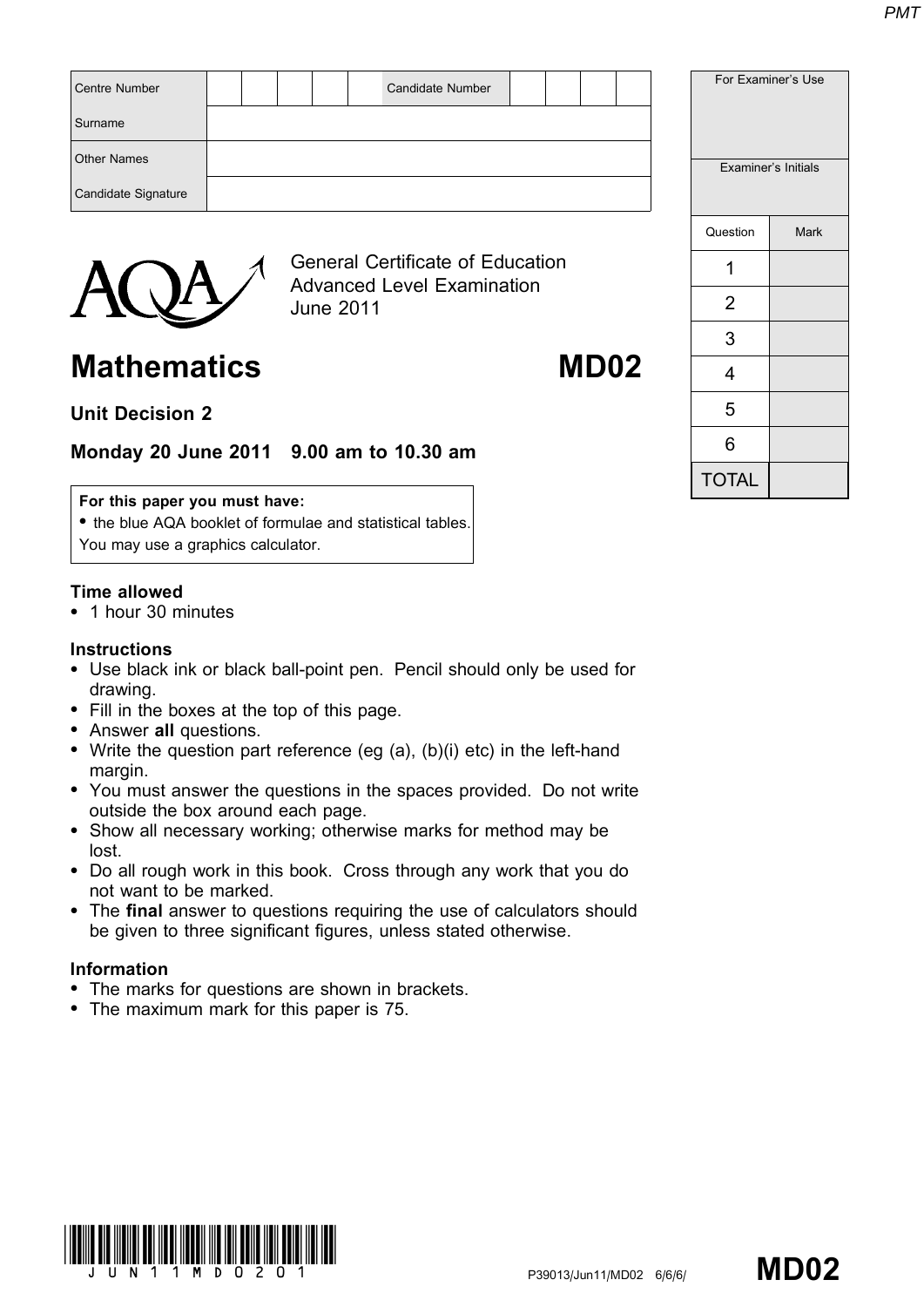

.................................................................................................................................................................

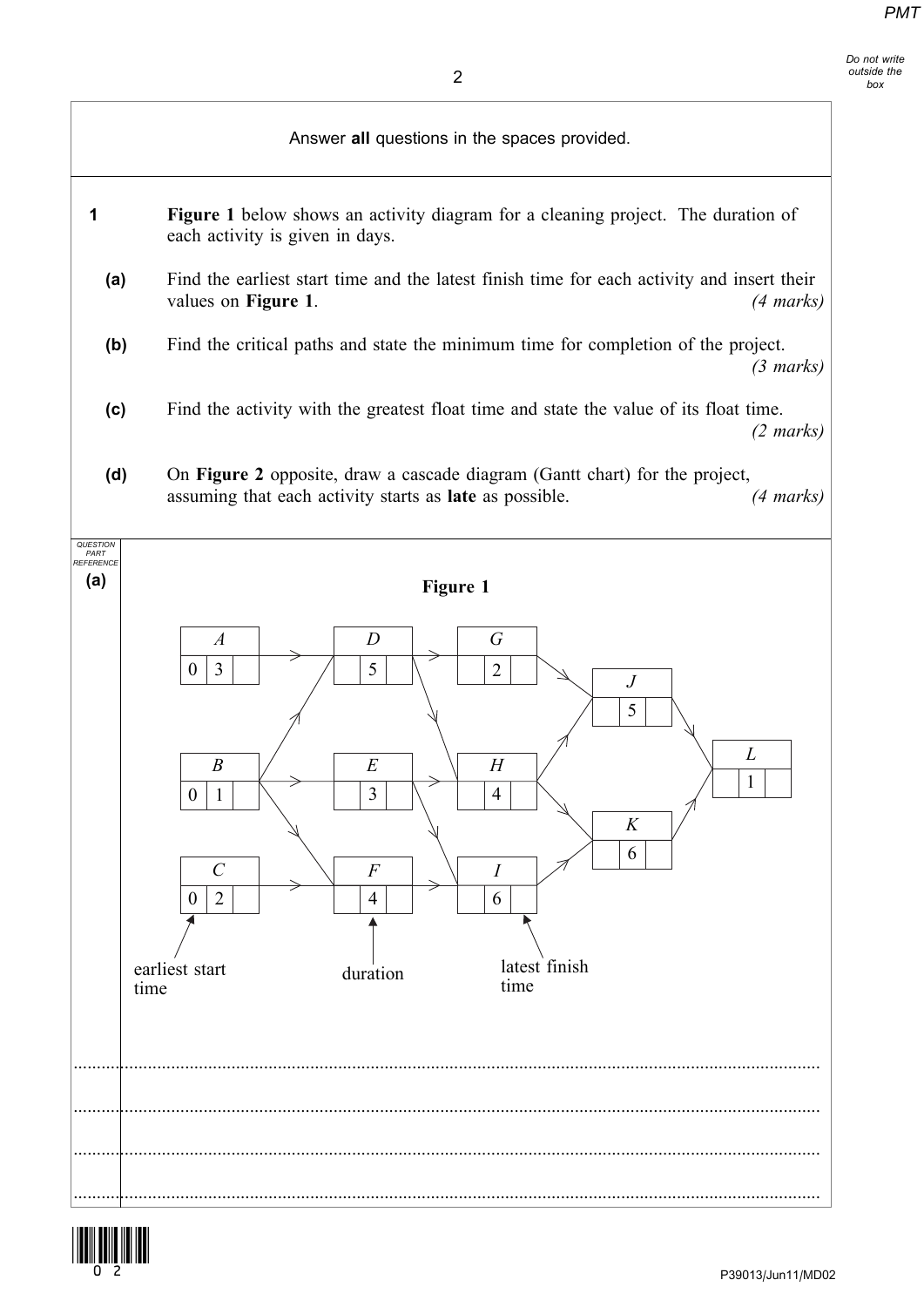Do not write<br>outside the<br>box



 $\mathbf{3}$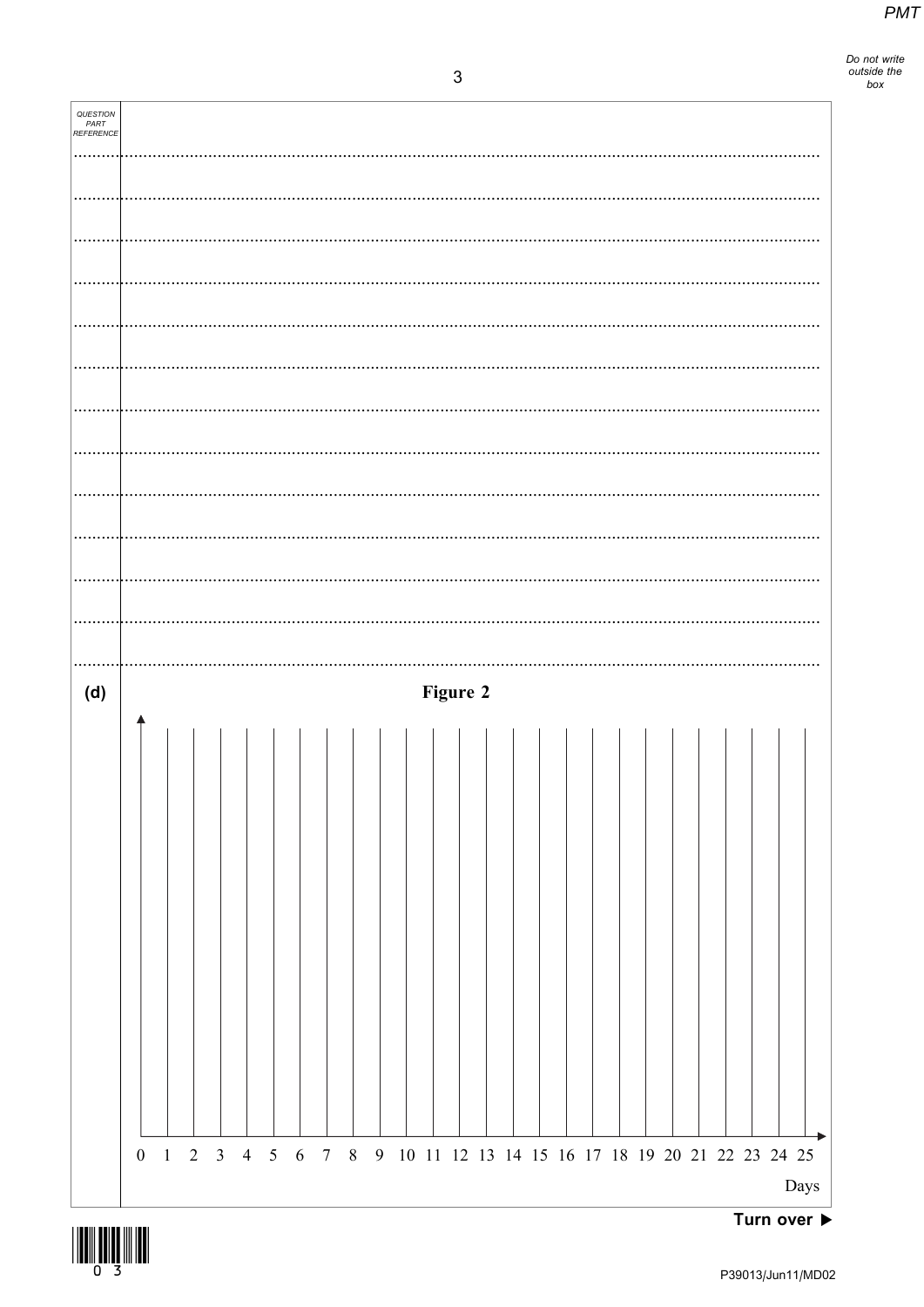|                 |    |    | $\epsilon$ | Ð  | E  |
|-----------------|----|----|------------|----|----|
| <b>Puzzle 1</b> | 16 | 13 | 15         | 16 | 15 |
| <b>Puzzle 2</b> | 14 | 16 | 16         |    | 18 |
| <b>Puzzle 3</b> | 14 | 12 | 18         | 13 | 16 |
| <b>Puzzle 4</b> | 15 | 15 | 17         | 12 | 14 |
| <b>Puzzle 5</b> | 13 |    |            |    |    |

2 The times taken, in minutes, for five people,  $A, B, C, D$  and  $E$ , to complete each of five different puzzles are recorded in the table below.

> Using the Hungarian algorithm, each of the five people is to be allocated to a different puzzle so that the total time for completing the five puzzles is minimised.

(a) By reducing the columns first and then the rows, show that the new table of values is

|               |                  | $\Omega$     |               |                             |
|---------------|------------------|--------------|---------------|-----------------------------|
| 0             | $\boldsymbol{k}$ | 0            |               | $\mathbf 3$                 |
|               | 0                | $\mathbf{R}$ |               | $\mathcal{D}_{\mathcal{L}}$ |
| $\mathcal{D}$ | $\mathbf{c}$     | 2            | 0             | 0                           |
| 0             |                  |              | $\mathcal{D}$ |                             |

State the value of the constant  $k$ . (2 marks)

- (b) (i) Show that the zeros in the table in part (a) can be covered with one horizontal and three vertical lines. (1 mark)
	- (ii) Use augmentation to produce a table where five lines are required to cover the zeros. (2 marks)
- (c) Hence find all the possible ways of allocating the five people to the five puzzles so that the total completion time is minimised. (3 marks)
- (d) Find the minimum total time for completing the five puzzles. (1 mark)
- (e) Explain how you would modify the original table if the Hungarian algorithm were to be used to find the maximum total time for completing the five puzzles using five different people. (1 mark)

| QUESTION<br>PART |   |
|------------------|---|
|                  |   |
| REFERENCE        |   |
|                  |   |
|                  |   |
|                  |   |
|                  |   |
|                  |   |
|                  |   |
|                  | . |
|                  |   |
|                  |   |
|                  |   |
|                  | . |
|                  |   |
|                  |   |
|                  |   |
|                  |   |
|                  |   |



P39013/Jun11/MD02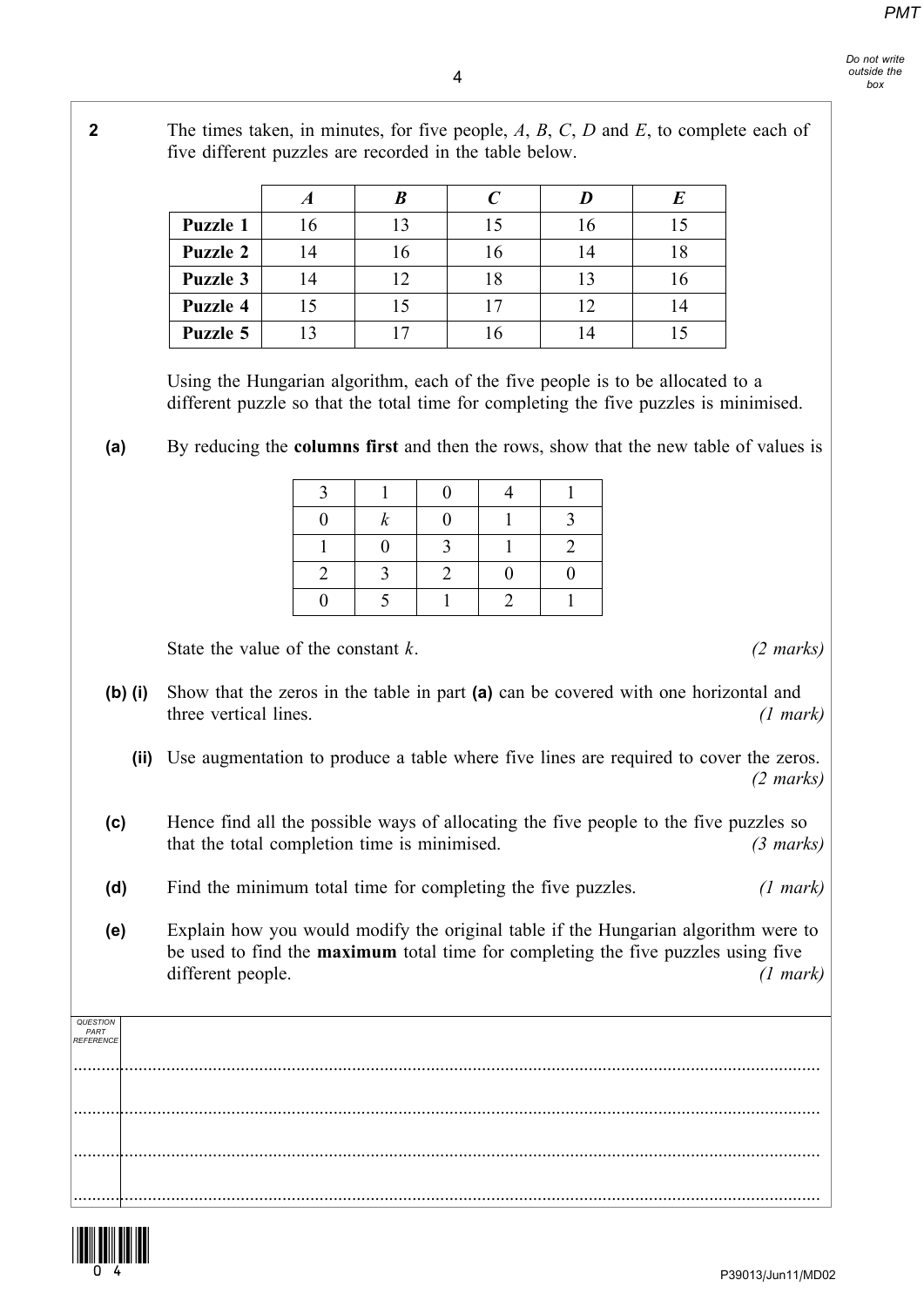| QUESTION<br>PART<br>REFERENCE |  |
|-------------------------------|--|
|                               |  |
|                               |  |
|                               |  |
|                               |  |
|                               |  |
|                               |  |
|                               |  |
|                               |  |
|                               |  |
|                               |  |
|                               |  |
|                               |  |
|                               |  |
|                               |  |
|                               |  |
|                               |  |
|                               |  |
|                               |  |
| . .                           |  |
|                               |  |
|                               |  |
|                               |  |
|                               |  |
|                               |  |

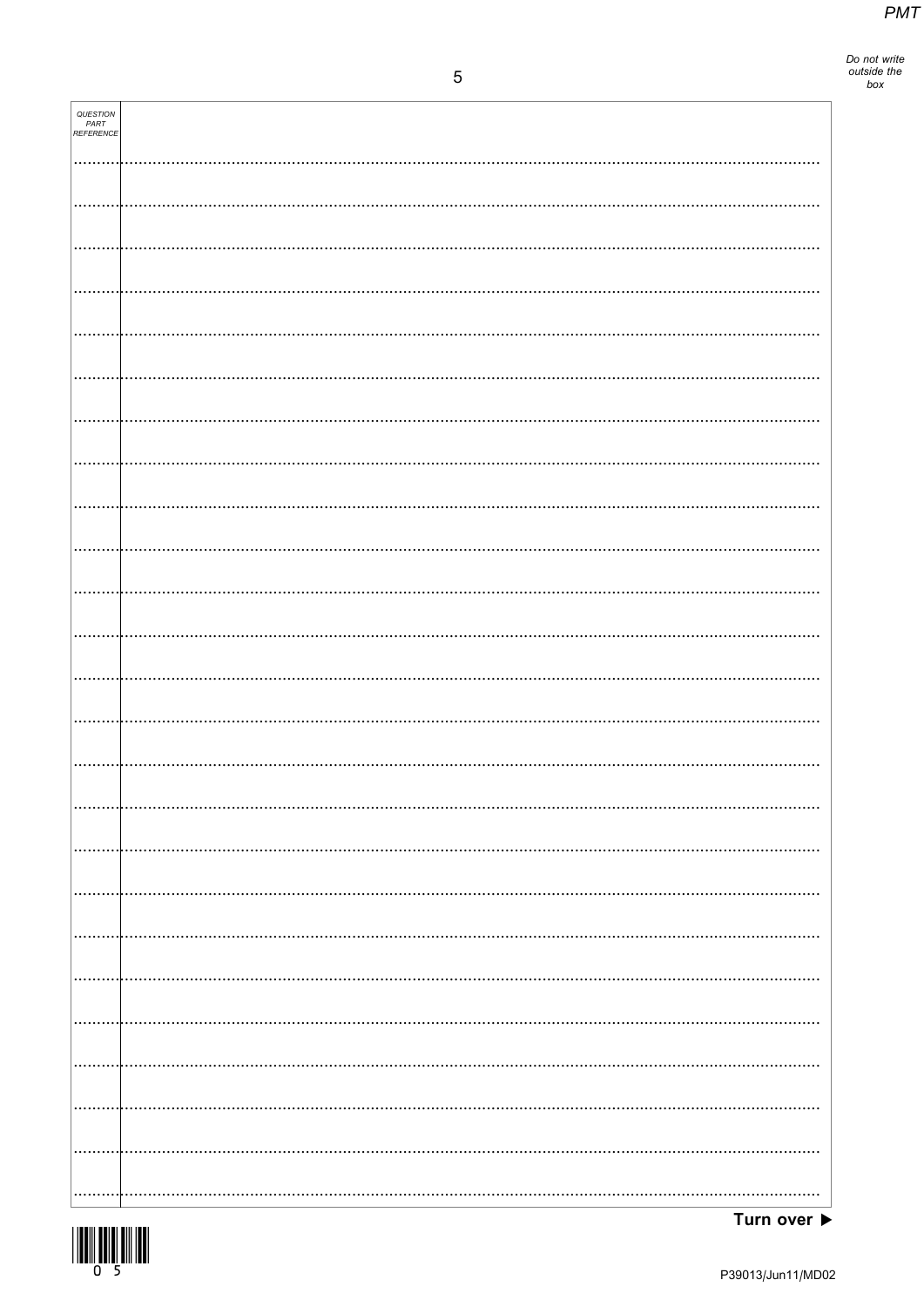| QUESTION<br>PART<br>REFERENCE<br>$\ddotsc$ |  |
|--------------------------------------------|--|
|                                            |  |
|                                            |  |
|                                            |  |
|                                            |  |
|                                            |  |
|                                            |  |
|                                            |  |
|                                            |  |
|                                            |  |
|                                            |  |
|                                            |  |
|                                            |  |
|                                            |  |
|                                            |  |
|                                            |  |
|                                            |  |
|                                            |  |
|                                            |  |
|                                            |  |
|                                            |  |
|                                            |  |
|                                            |  |
|                                            |  |
|                                            |  |
|                                            |  |
|                                            |  |
|                                            |  |
|                                            |  |
|                                            |  |
|                                            |  |
|                                            |  |
|                                            |  |
|                                            |  |
|                                            |  |
|                                            |  |
|                                            |  |
|                                            |  |
|                                            |  |
|                                            |  |
|                                            |  |
|                                            |  |
|                                            |  |
|                                            |  |
|                                            |  |
|                                            |  |
|                                            |  |
|                                            |  |
|                                            |  |
|                                            |  |

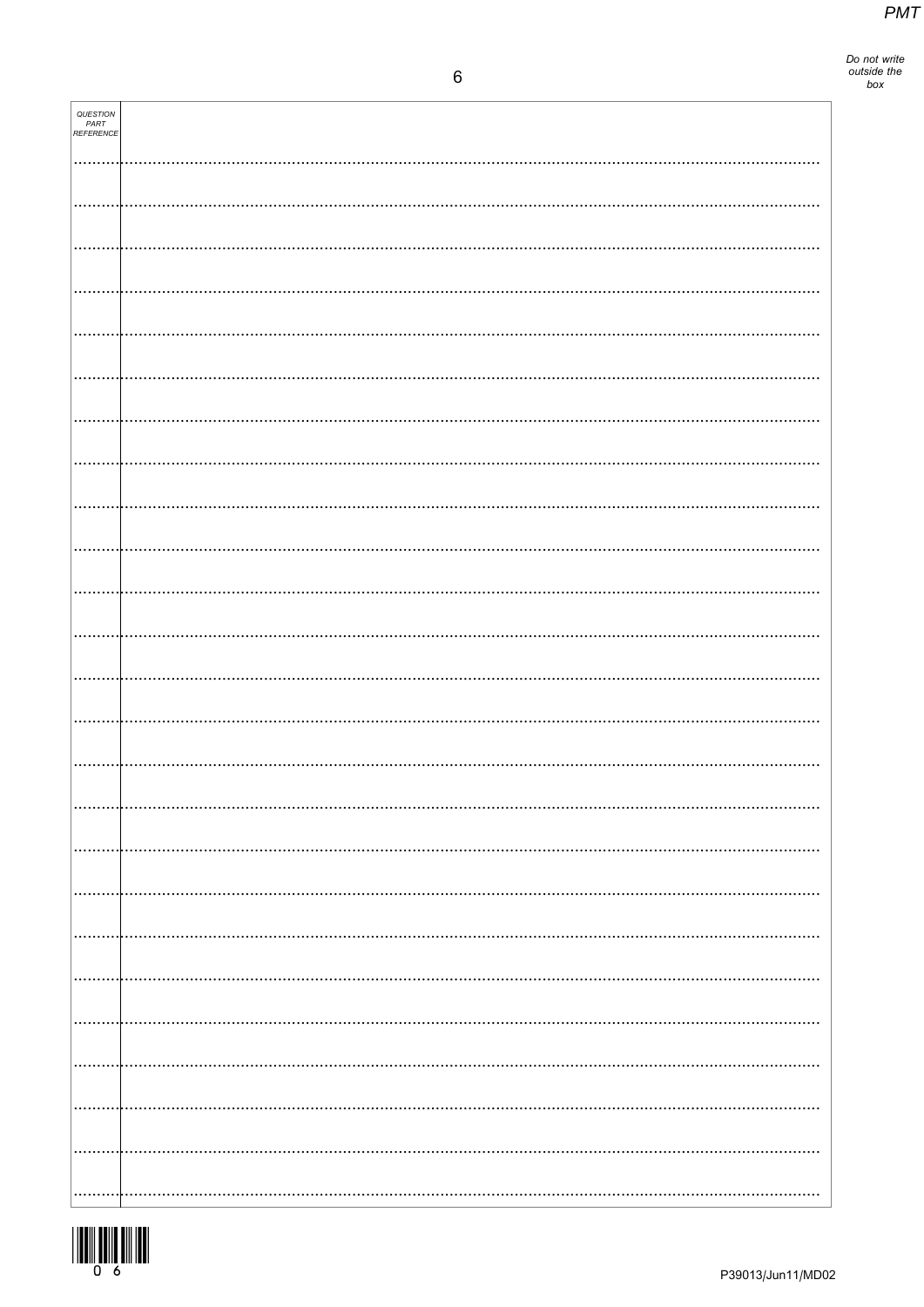Do not write<br>outside the<br>box

| QUESTION<br>PART<br>REFERENCE |  |
|-------------------------------|--|
|                               |  |
|                               |  |
|                               |  |
|                               |  |
|                               |  |
|                               |  |
|                               |  |
|                               |  |
|                               |  |
|                               |  |
|                               |  |
|                               |  |
|                               |  |
|                               |  |
|                               |  |
|                               |  |
|                               |  |
|                               |  |
|                               |  |
|                               |  |
|                               |  |
|                               |  |
|                               |  |
|                               |  |
|                               |  |
|                               |  |



Turn over ▶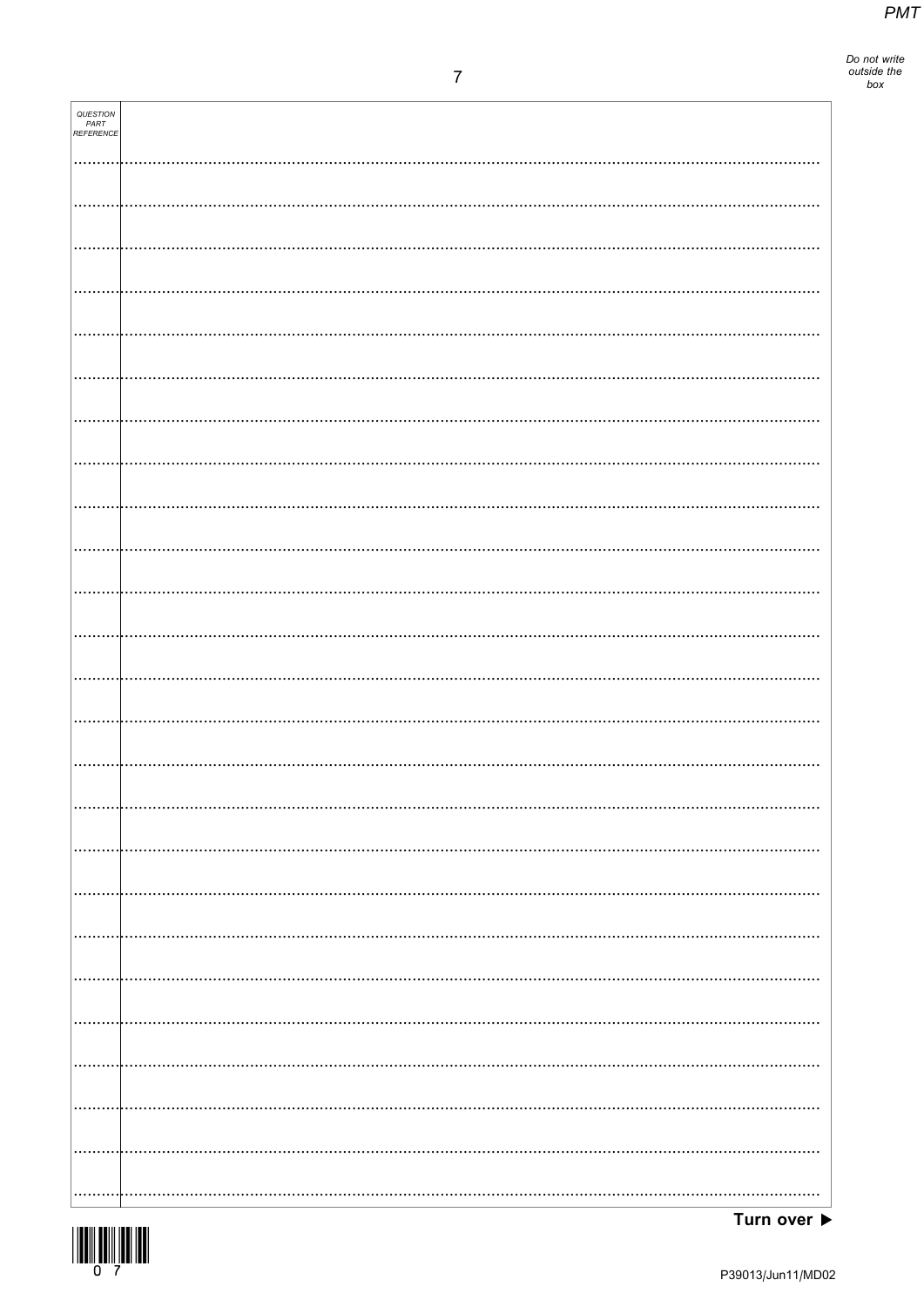3 (a) Two people, Tom and Jerry, play a zero-sum game. The game is represented by the following pay-off matrix for Tom.

8

|     |                 | Jerry |              |
|-----|-----------------|-------|--------------|
|     | <b>Strategy</b> | B     | $\mathsf{C}$ |
|     |                 |       |              |
| Tom | $\bf{I}$        |       |              |
|     | Ш               |       |              |

Show that this game has a stable solution and state the play-safe strategy for each player. (4 marks)

(b) Rohan and Carla play a different zero-sum game for which there is no stable solution. The game is represented by the following pay-off matrix for Rohan.

|       |                 | Carla |       |
|-------|-----------------|-------|-------|
|       | <b>Strategy</b> | じっ    | $C_3$ |
| Rohan | $\mathbf{R}_1$  |       |       |
|       | $\mathbf{R}_2$  |       |       |

- (i) Find the optimal mixed strategy for Rohan and show that the value of the game is  $\frac{3}{2}$ . (7 marks)
- (ii) Carla plays strategy  $C_1$  with probability p, and strategy  $C_2$  with probability q.

Find the values of  $p$  and  $q$  and hence find the optimal mixed strategy for Carla. (4 marks)

| QUESTION<br>PART |  |
|------------------|--|
|                  |  |
| REFERENCE        |  |
|                  |  |
|                  |  |
|                  |  |
|                  |  |
|                  |  |
|                  |  |
|                  |  |
|                  |  |
|                  |  |
|                  |  |
|                  |  |
|                  |  |
|                  |  |
|                  |  |
|                  |  |
|                  |  |
|                  |  |
|                  |  |
|                  |  |
|                  |  |
|                  |  |
|                  |  |
|                  |  |
|                  |  |
|                  |  |
|                  |  |
|                  |  |
|                  |  |
|                  |  |
|                  |  |
|                  |  |
|                  |  |

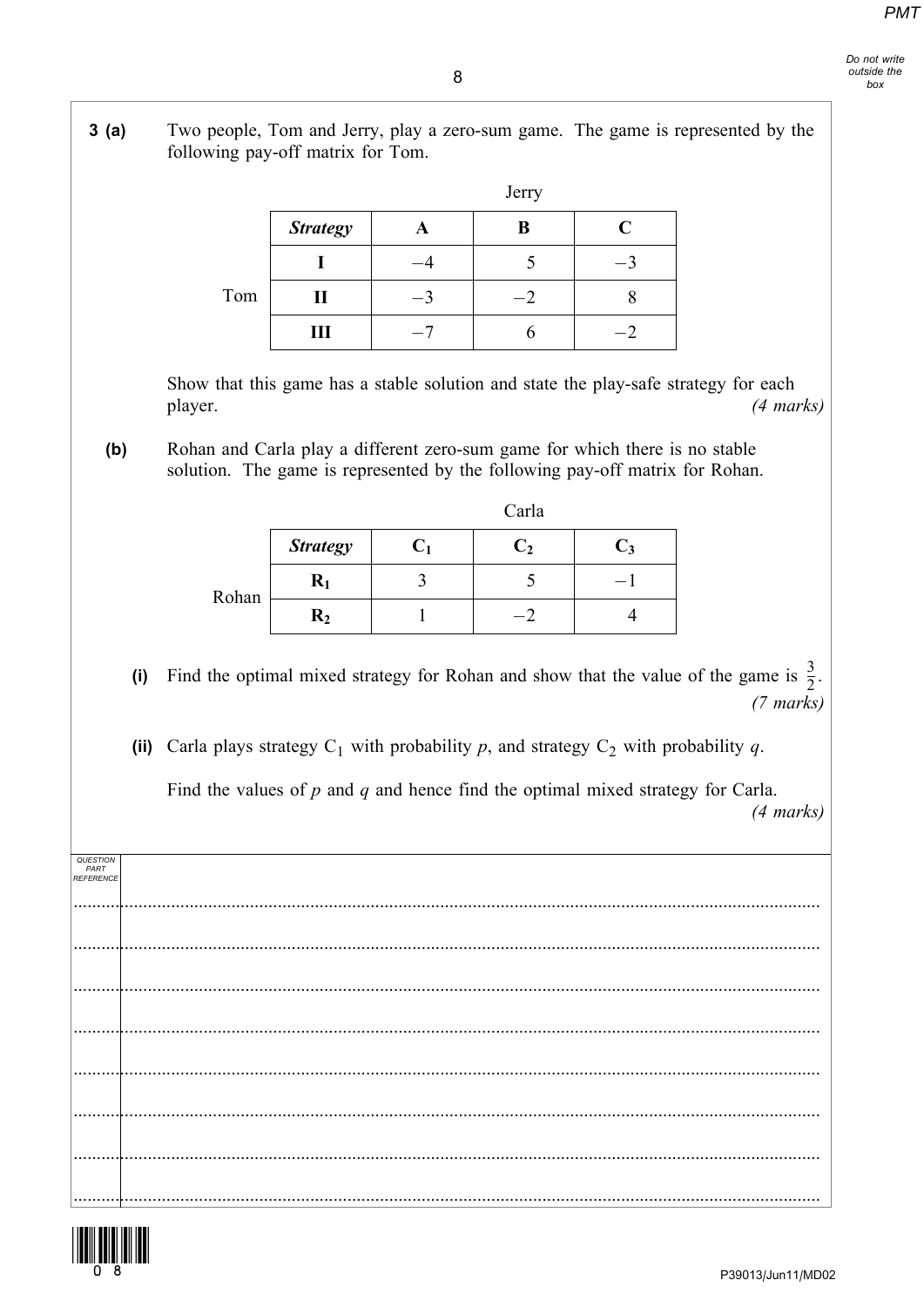Do not write<br>outside the<br>box

| QUESTION<br>PART<br>REFERENCE |  |
|-------------------------------|--|
|                               |  |
|                               |  |
|                               |  |
|                               |  |
|                               |  |
|                               |  |
|                               |  |
|                               |  |
|                               |  |
|                               |  |
|                               |  |
|                               |  |
|                               |  |
|                               |  |
|                               |  |
|                               |  |
|                               |  |
|                               |  |
|                               |  |
|                               |  |
|                               |  |
|                               |  |
|                               |  |
|                               |  |
|                               |  |
|                               |  |



Turn over ▶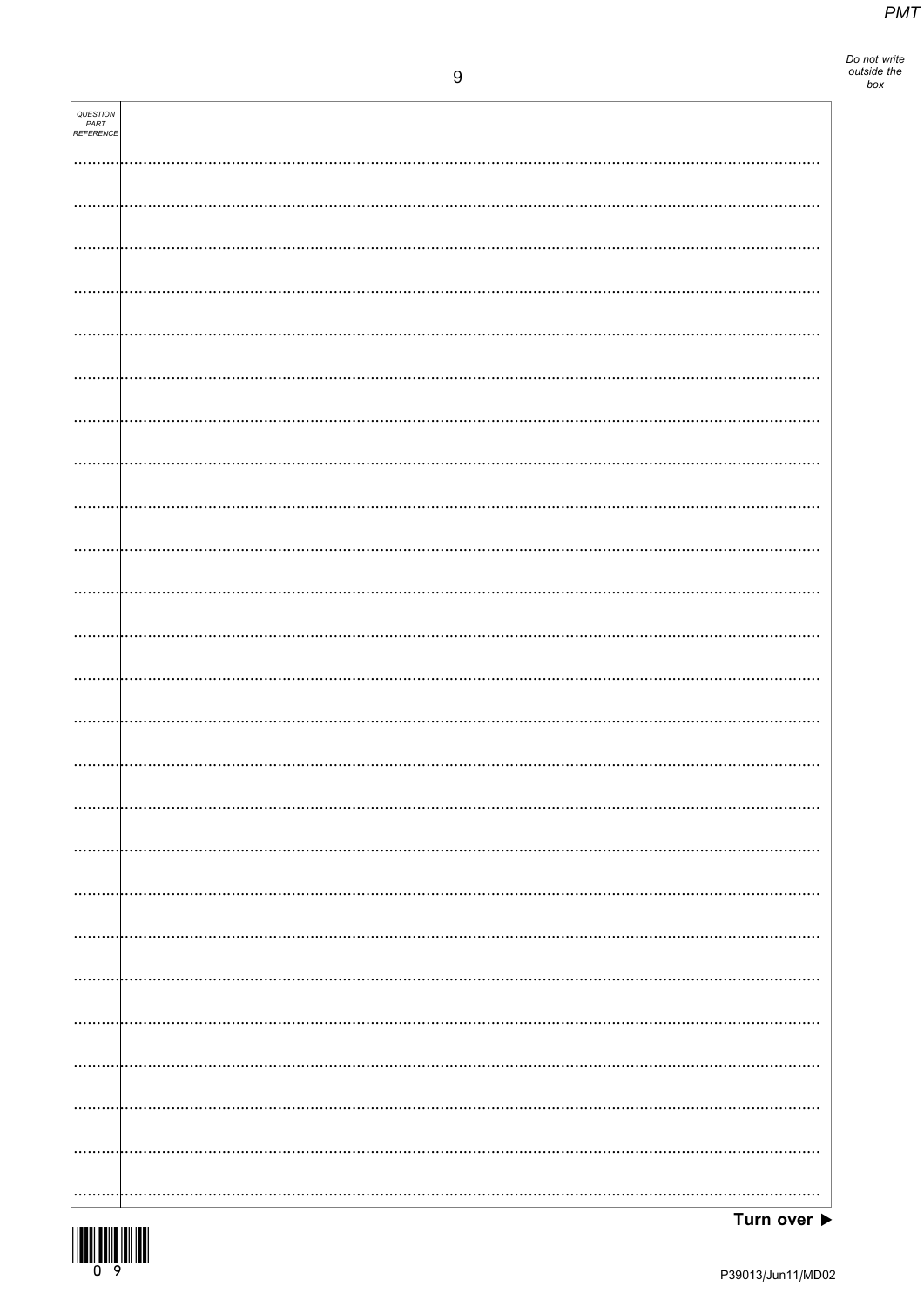| QUESTION<br>PART<br>REFERENCE |  |
|-------------------------------|--|
|                               |  |
|                               |  |
|                               |  |
|                               |  |
|                               |  |
|                               |  |
|                               |  |
|                               |  |
|                               |  |
|                               |  |
|                               |  |
|                               |  |
|                               |  |
|                               |  |
|                               |  |
|                               |  |
|                               |  |
|                               |  |
|                               |  |
|                               |  |
|                               |  |
|                               |  |
|                               |  |
|                               |  |
|                               |  |
|                               |  |
|                               |  |
|                               |  |
|                               |  |
|                               |  |
|                               |  |
|                               |  |
|                               |  |
|                               |  |
|                               |  |
|                               |  |
|                               |  |
|                               |  |
|                               |  |
|                               |  |
|                               |  |
|                               |  |
|                               |  |
|                               |  |
|                               |  |
|                               |  |
|                               |  |
|                               |  |
|                               |  |
|                               |  |
|                               |  |
|                               |  |
|                               |  |
|                               |  |
|                               |  |
|                               |  |
|                               |  |
|                               |  |
|                               |  |
|                               |  |
|                               |  |
|                               |  |
|                               |  |
|                               |  |
|                               |  |
|                               |  |
|                               |  |
|                               |  |
|                               |  |
|                               |  |
|                               |  |
|                               |  |
|                               |  |
|                               |  |
|                               |  |
|                               |  |
|                               |  |
|                               |  |
|                               |  |
|                               |  |
|                               |  |
|                               |  |
|                               |  |
|                               |  |
|                               |  |
|                               |  |
|                               |  |
|                               |  |
|                               |  |
|                               |  |
|                               |  |
|                               |  |
|                               |  |
|                               |  |
|                               |  |
|                               |  |
|                               |  |
|                               |  |
|                               |  |
|                               |  |
|                               |  |
|                               |  |
|                               |  |
|                               |  |
|                               |  |
|                               |  |
|                               |  |
|                               |  |
|                               |  |
|                               |  |
|                               |  |
|                               |  |
|                               |  |
|                               |  |
|                               |  |
|                               |  |
|                               |  |
|                               |  |
|                               |  |

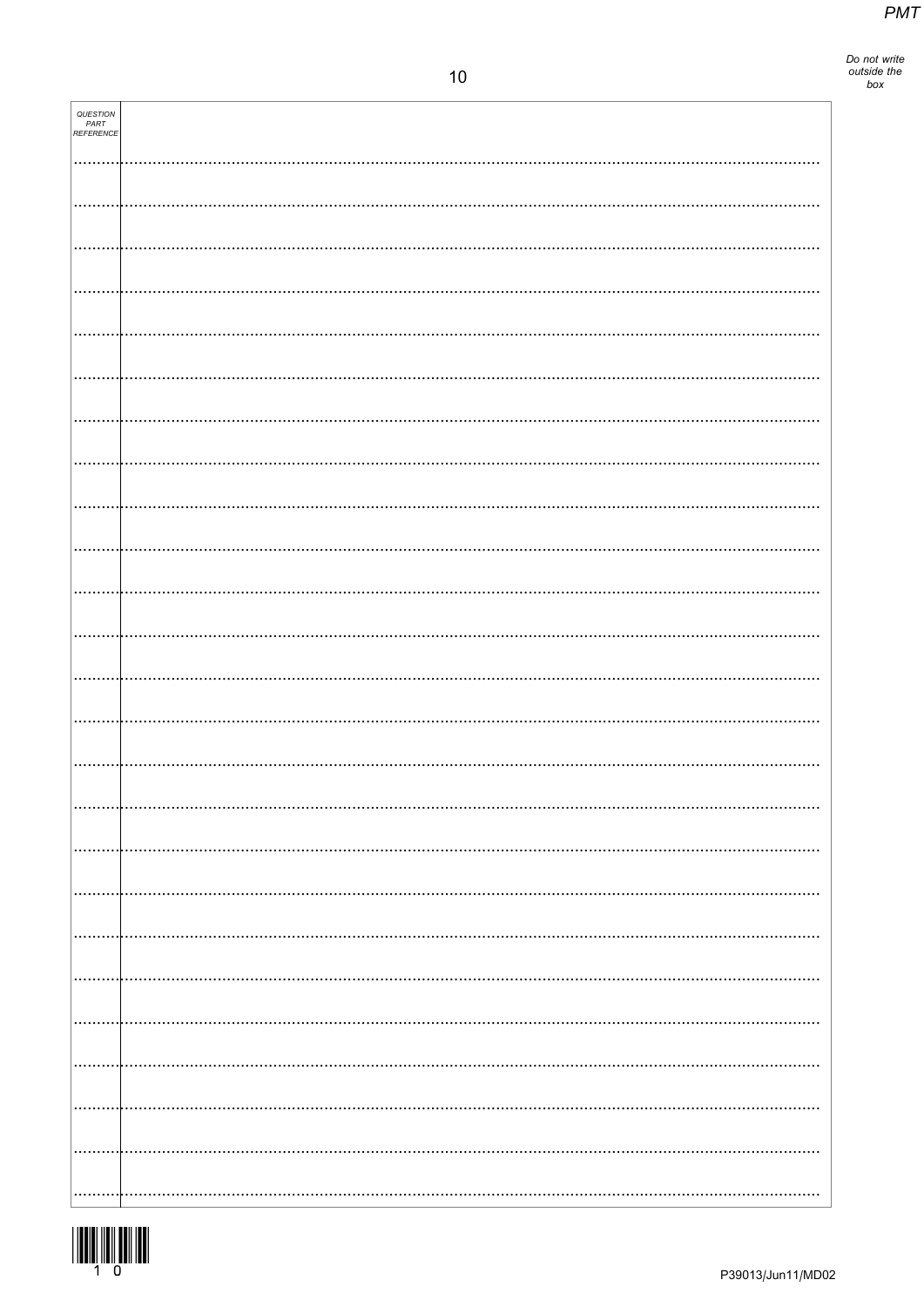| QUESTION<br>PART<br>REFERENCE |  |
|-------------------------------|--|
|                               |  |
|                               |  |
|                               |  |
|                               |  |
|                               |  |
|                               |  |
|                               |  |
|                               |  |
|                               |  |
|                               |  |
|                               |  |
|                               |  |
|                               |  |
|                               |  |
|                               |  |
|                               |  |
|                               |  |
|                               |  |
|                               |  |
|                               |  |
|                               |  |
|                               |  |
|                               |  |
|                               |  |

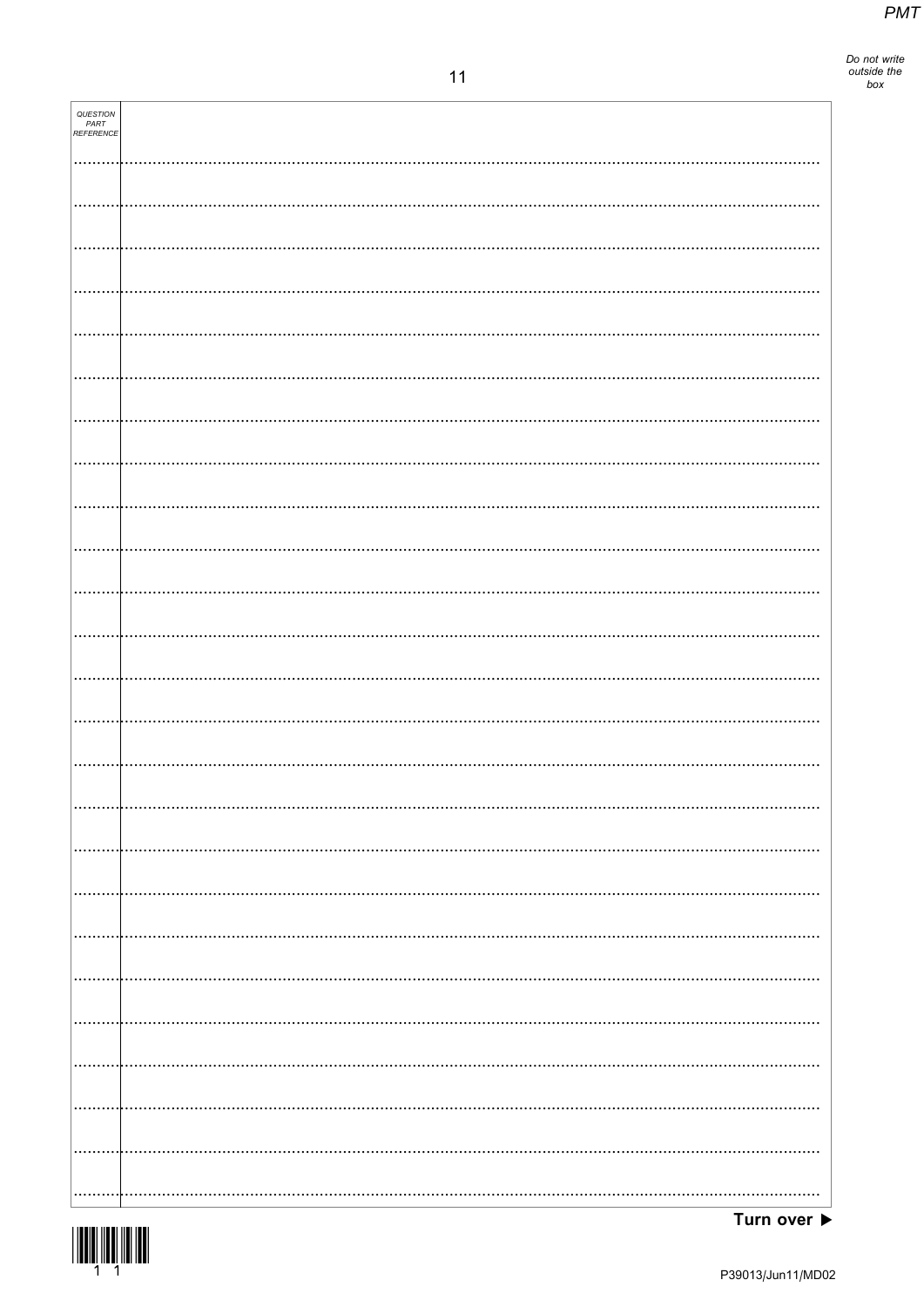A linear programming problem involving variables  $x$ ,  $y$  and  $z$  is to be solved. The

objective function to be maximised is  $P = 2x + 6y + kz$ , where k is a constant.

|                               |                  | The initial Simplex tableau is given below.                              |                  |                |                  |                  |                  |                                                                                                 |                                                                                                            |
|-------------------------------|------------------|--------------------------------------------------------------------------|------------------|----------------|------------------|------------------|------------------|-------------------------------------------------------------------------------------------------|------------------------------------------------------------------------------------------------------------|
|                               | $\boldsymbol{P}$ | $\boldsymbol{x}$                                                         | $\boldsymbol{y}$ | Z              | $\boldsymbol{S}$ | $\boldsymbol{t}$ | $\boldsymbol{u}$ | value                                                                                           |                                                                                                            |
|                               | $\mathbf{1}$     | $-2$                                                                     | $-6$             | $-k$           | $\mathbf{0}$     | $\boldsymbol{0}$ | $\boldsymbol{0}$ | $\boldsymbol{0}$                                                                                |                                                                                                            |
|                               | $\boldsymbol{0}$ | 5                                                                        | 3                | 10             | 1                | $\boldsymbol{0}$ | $\mathbf{0}$     | 15                                                                                              |                                                                                                            |
|                               | $\boldsymbol{0}$ | 7                                                                        | 6                | $\overline{4}$ | $\boldsymbol{0}$ | 1                | $\boldsymbol{0}$ | 28                                                                                              |                                                                                                            |
|                               | $\boldsymbol{0}$ | $\overline{4}$                                                           | 3                | 6              | $\boldsymbol{0}$ | $\boldsymbol{0}$ | $\mathbf{1}$     | 12                                                                                              |                                                                                                            |
| (a)                           |                  | and z for this problem.                                                  |                  |                |                  |                  |                  | In addition to $x \ge 0$ , $y \ge 0$ , $z \ge 0$ , write down three inequalities involving x, y | $(2 \text{ marks})$                                                                                        |
| $(b)$ (i)                     | method.          |                                                                          |                  |                |                  |                  |                  |                                                                                                 | By choosing the first pivot from the y-column, perform one iteration of the Simplex<br>$(4 \text{ marks})$ |
| (ii)                          |                  |                                                                          |                  |                |                  |                  |                  | Given that the optimal value has <b>not</b> been reached, find the possible values of $k$ .     | $(2 \text{ marks})$                                                                                        |
| (c)                           |                  | In the case when $k = 20$ :                                              |                  |                |                  |                  |                  |                                                                                                 |                                                                                                            |
| (i)                           |                  | perform one further iteration;                                           |                  |                |                  |                  |                  |                                                                                                 | $(4 \text{ marks})$                                                                                        |
| (ii)                          |                  | interpret the final tableau and state the values of the slack variables. |                  |                |                  |                  |                  |                                                                                                 | $(3 \text{ marks})$                                                                                        |
| QUESTION<br>PART<br>REFERENCE |                  |                                                                          |                  |                |                  |                  |                  |                                                                                                 |                                                                                                            |
|                               |                  |                                                                          |                  |                |                  |                  |                  |                                                                                                 |                                                                                                            |
|                               |                  |                                                                          |                  |                |                  |                  |                  |                                                                                                 |                                                                                                            |
|                               |                  |                                                                          |                  |                |                  |                  |                  |                                                                                                 |                                                                                                            |
|                               |                  |                                                                          |                  |                |                  |                  |                  |                                                                                                 |                                                                                                            |
|                               |                  |                                                                          |                  |                |                  |                  |                  |                                                                                                 |                                                                                                            |
|                               |                  |                                                                          |                  |                |                  |                  |                  |                                                                                                 |                                                                                                            |
|                               |                  |                                                                          |                  |                |                  |                  |                  |                                                                                                 |                                                                                                            |
|                               |                  |                                                                          |                  |                |                  |                  |                  |                                                                                                 |                                                                                                            |
|                               |                  |                                                                          |                  |                |                  |                  |                  |                                                                                                 |                                                                                                            |
|                               |                  |                                                                          |                  |                |                  |                  |                  |                                                                                                 |                                                                                                            |



 $\overline{\mathbf{4}}$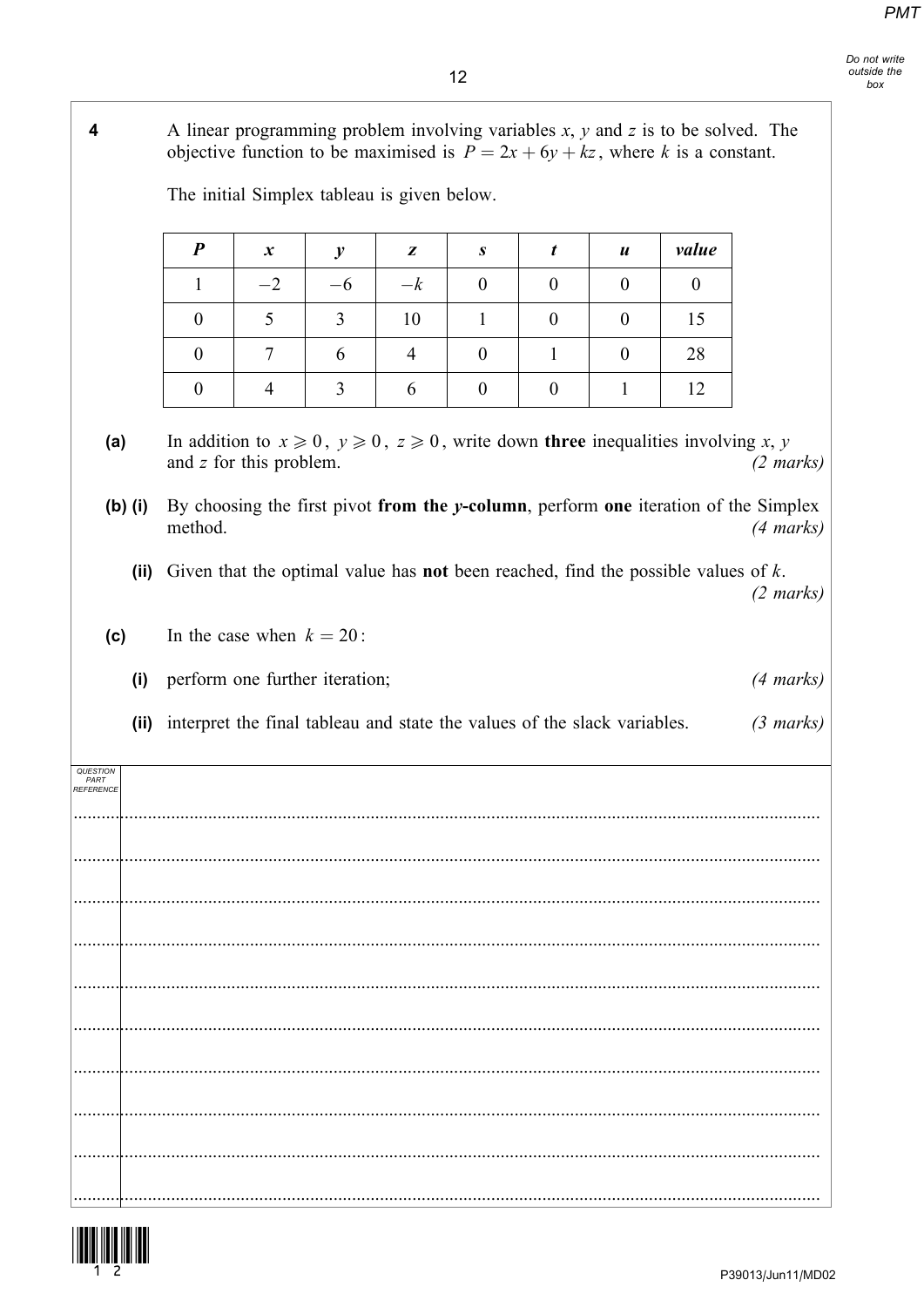Do not write<br>outside the<br>box

| QUESTION<br>PART<br>REFERENCE |          |
|-------------------------------|----------|
|                               |          |
|                               |          |
|                               |          |
|                               |          |
|                               |          |
|                               |          |
|                               |          |
|                               |          |
|                               |          |
|                               |          |
|                               |          |
|                               |          |
|                               |          |
|                               |          |
|                               |          |
|                               |          |
|                               |          |
|                               |          |
|                               |          |
|                               |          |
|                               | $\cdots$ |
|                               |          |
|                               |          |
|                               |          |
|                               |          |
|                               |          |



Turn over ▶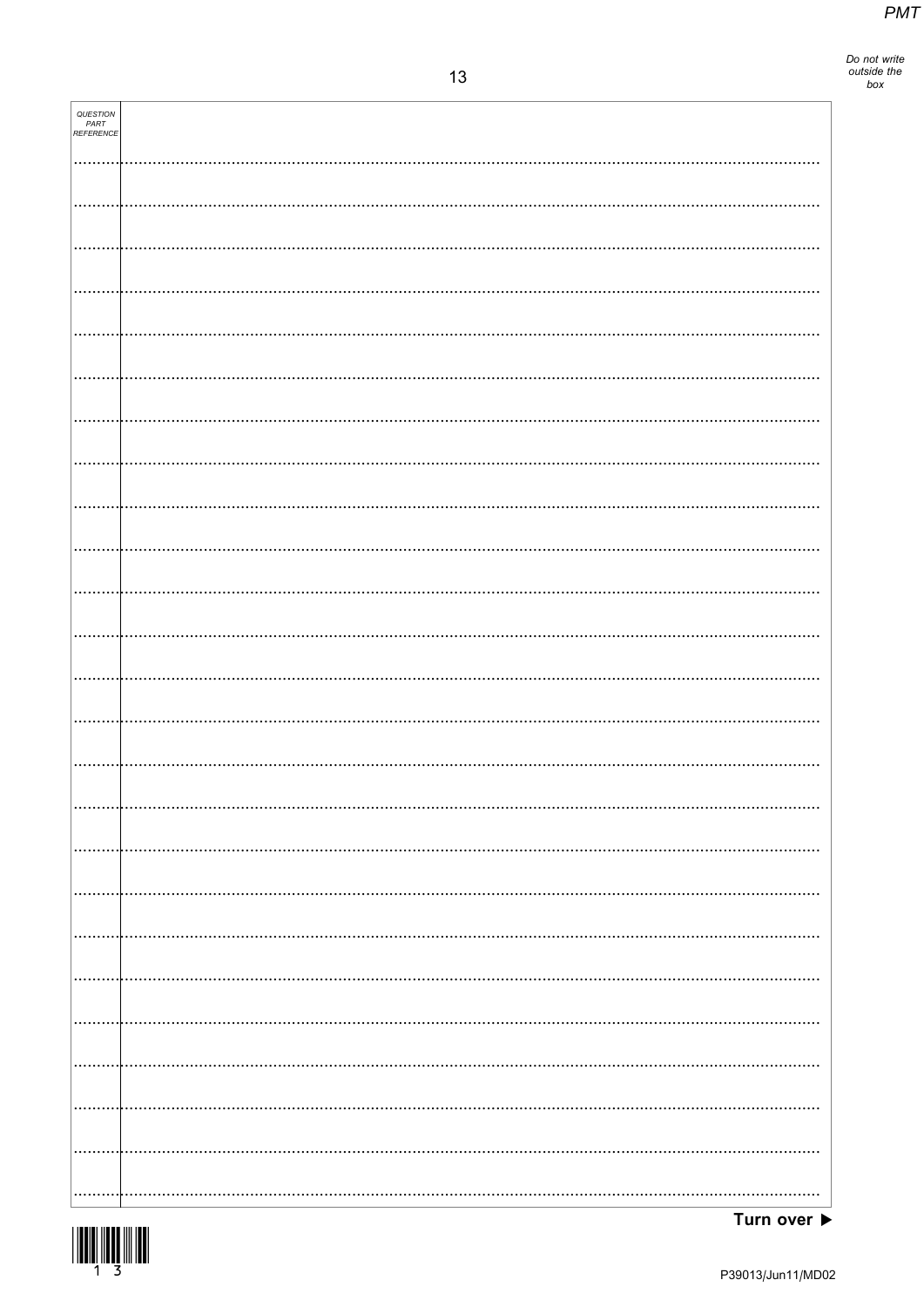



The two teaching areas are at  $A$  and  $G$  and the exit is at  $X$ .

The number on each edge represents the maximum number of people that can travel along a particular corridor in one minute.

- (a) Find the value of the cut shown on the diagram. (1 mark)
- (b) Find the maximum flow along each of the routes  $ABDX$ ,  $GFBX$  and  $GHEX$  and enter their values in the table on **Figure 3** opposite. (3 marks)
- (c) (i) Taking your answers to part (b) as the initial flow, use the labelling procedure on Figure 3 to find the maximum flow through the network. You should indicate any flow augmenting routes in the table and modify the potential increases and decreases of the flow on the network. (5 marks)
	- (ii) State the value of the maximum flow, and, on Figure 4, illustrate a possible flow along each edge corresponding to this maximum flow. (2 marks)
- (d) During one particular fire drill, there is an obstruction allowing no more than 45 people per minute to pass through vertex B. State the maximum number of people that can move through the network per minute during this fire drill. (2 marks)

| QUESTION<br>PART<br>REFERENCE |   |
|-------------------------------|---|
|                               | . |
|                               |   |
|                               |   |
|                               |   |
|                               |   |
|                               |   |
|                               |   |
|                               |   |
|                               |   |
|                               | . |
|                               |   |
|                               |   |
|                               |   |
| .                             | . |
|                               |   |

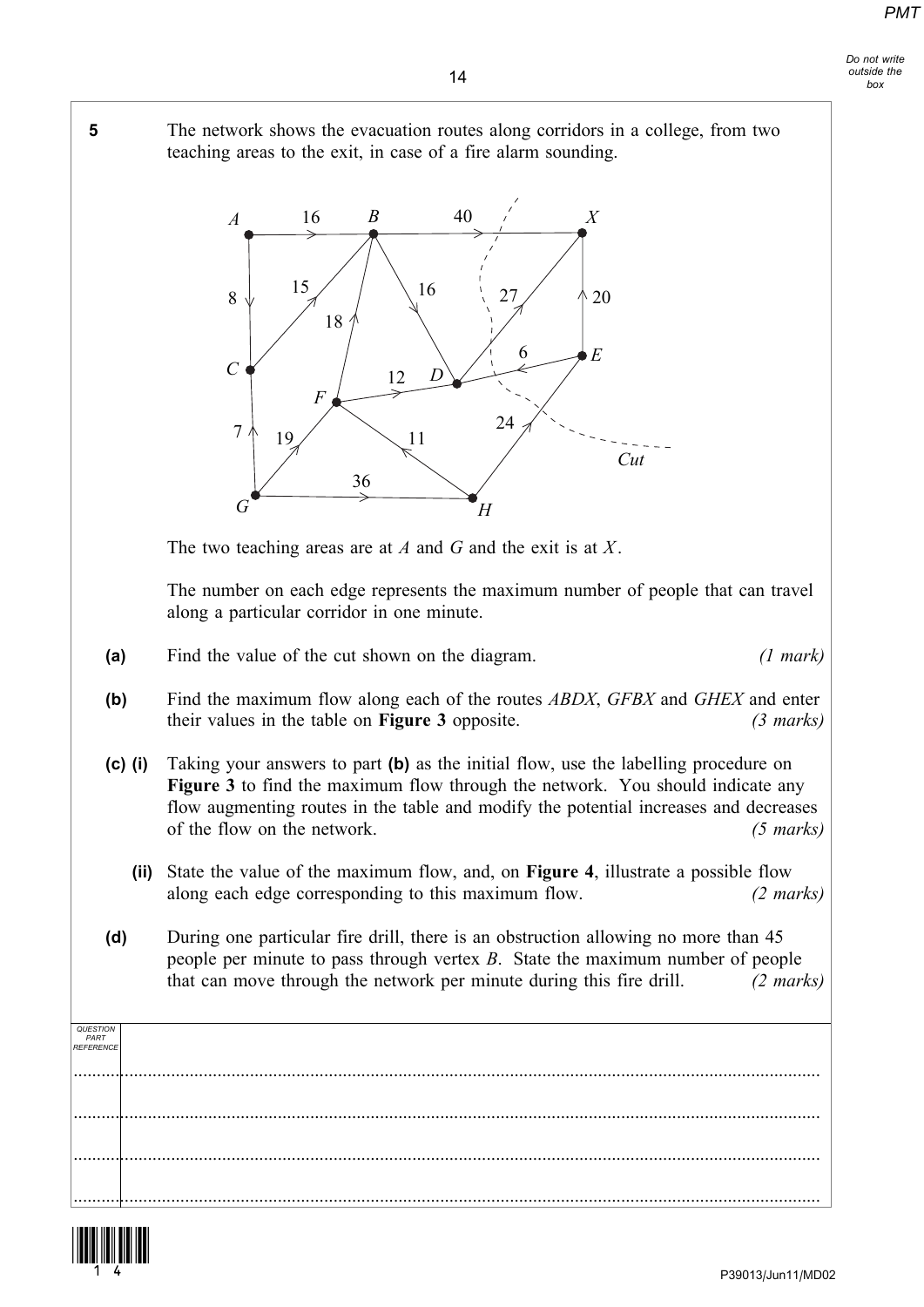

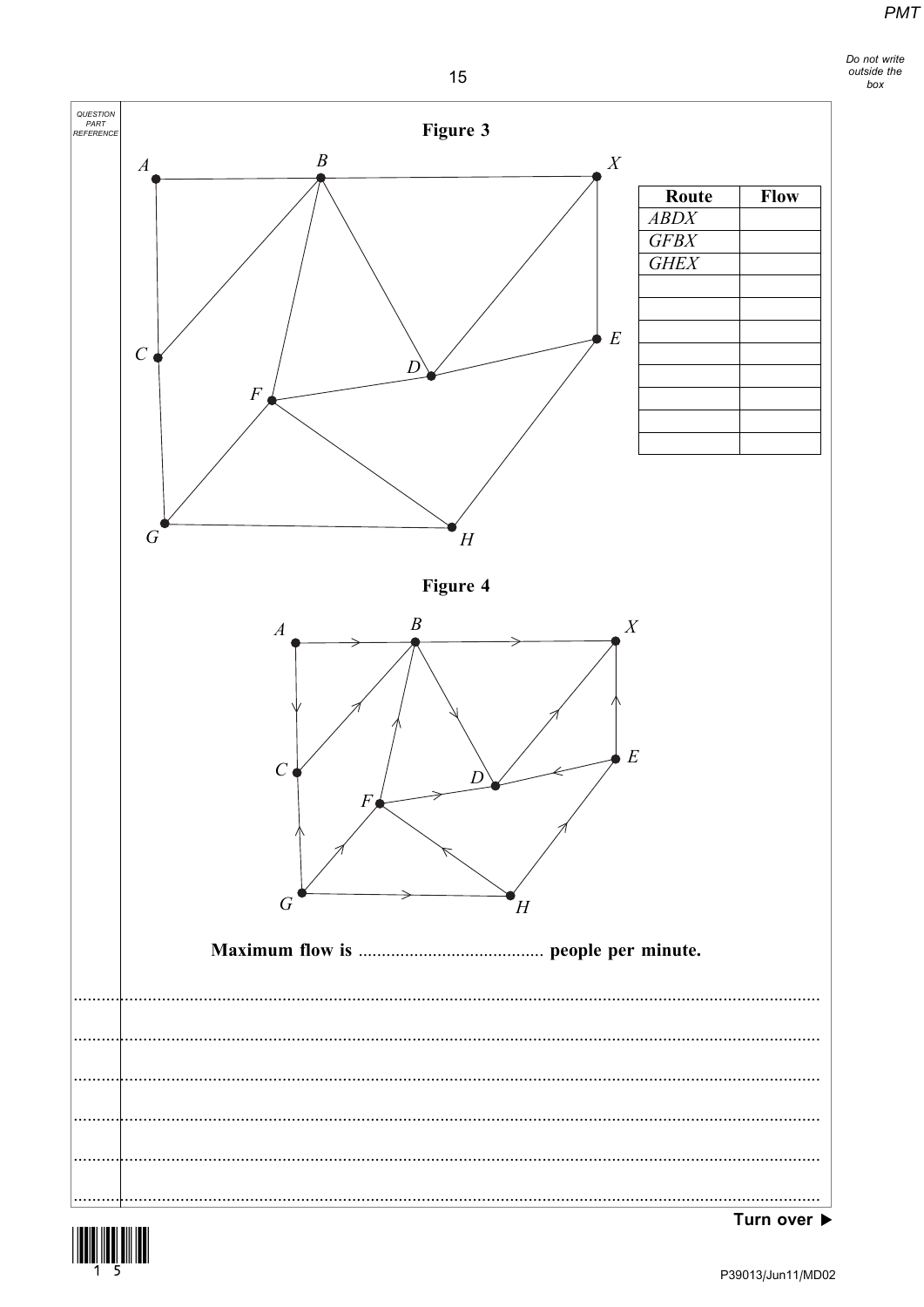Do not write outside the box

6 Bob is planning to build four garden sheds, A, B, C and D, at the rate of one per day. The order in which they are built is a matter of choice, but the costs will vary because some of the materials left over from making one shed can be used for the next one. The expected profits, in pounds, are given in the table below.

|               |                                                                                                                         | Expected profit $(\textbf{\pounds})$ |                  |                  |                  |  |
|---------------|-------------------------------------------------------------------------------------------------------------------------|--------------------------------------|------------------|------------------|------------------|--|
| Day           | Already built                                                                                                           | $\boldsymbol{A}$                     | $\boldsymbol{B}$ | $\boldsymbol{C}$ | $\boldsymbol{D}$ |  |
| <b>Monday</b> |                                                                                                                         | 50                                   | 65               | 70               | 80               |  |
| Tuesday       | $\boldsymbol{A}$<br>$\boldsymbol{B}$<br>$\boldsymbol{C}$<br>$\boldsymbol{D}$                                            | 60<br>57<br>62                       | 72<br>68<br>70   | 83<br>80<br>81   | 84<br>83<br>85   |  |
| Wednesday     | $A$ and $B$<br>$\boldsymbol{\Lambda}$ and $\boldsymbol{\Gamma}$<br>$A$ and $D$<br>$B$ and $C$<br>B and D<br>$C$ and $D$ | 65<br>69<br>66                       | 71<br>74<br>73   | 84<br>83<br>85   | 88<br>82<br>86   |  |
| Thursday      | $A, B$ and $C$<br>$A, B$ and $D$<br>$A, C$ and $D$<br>$B, C$ and $D$                                                    | 70                                   | 76               | 87               | 90               |  |

By completing the table of values opposite, or otherwise, use dynamic programming, working backwards from Thursday, to find the building schedule that maximises the total expected profit. (9 marks)

| QUESTION  |  |
|-----------|--|
| PART      |  |
| REFERENCE |  |
|           |  |
|           |  |
|           |  |
|           |  |
|           |  |
|           |  |
|           |  |
|           |  |
|           |  |
|           |  |
|           |  |
|           |  |
|           |  |
|           |  |
|           |  |
|           |  |
|           |  |
|           |  |
|           |  |
|           |  |
|           |  |
|           |  |
|           |  |
|           |  |
|           |  |
|           |  |
|           |  |
|           |  |
|           |  |
|           |  |
|           |  |
|           |  |
|           |  |
|           |  |
|           |  |

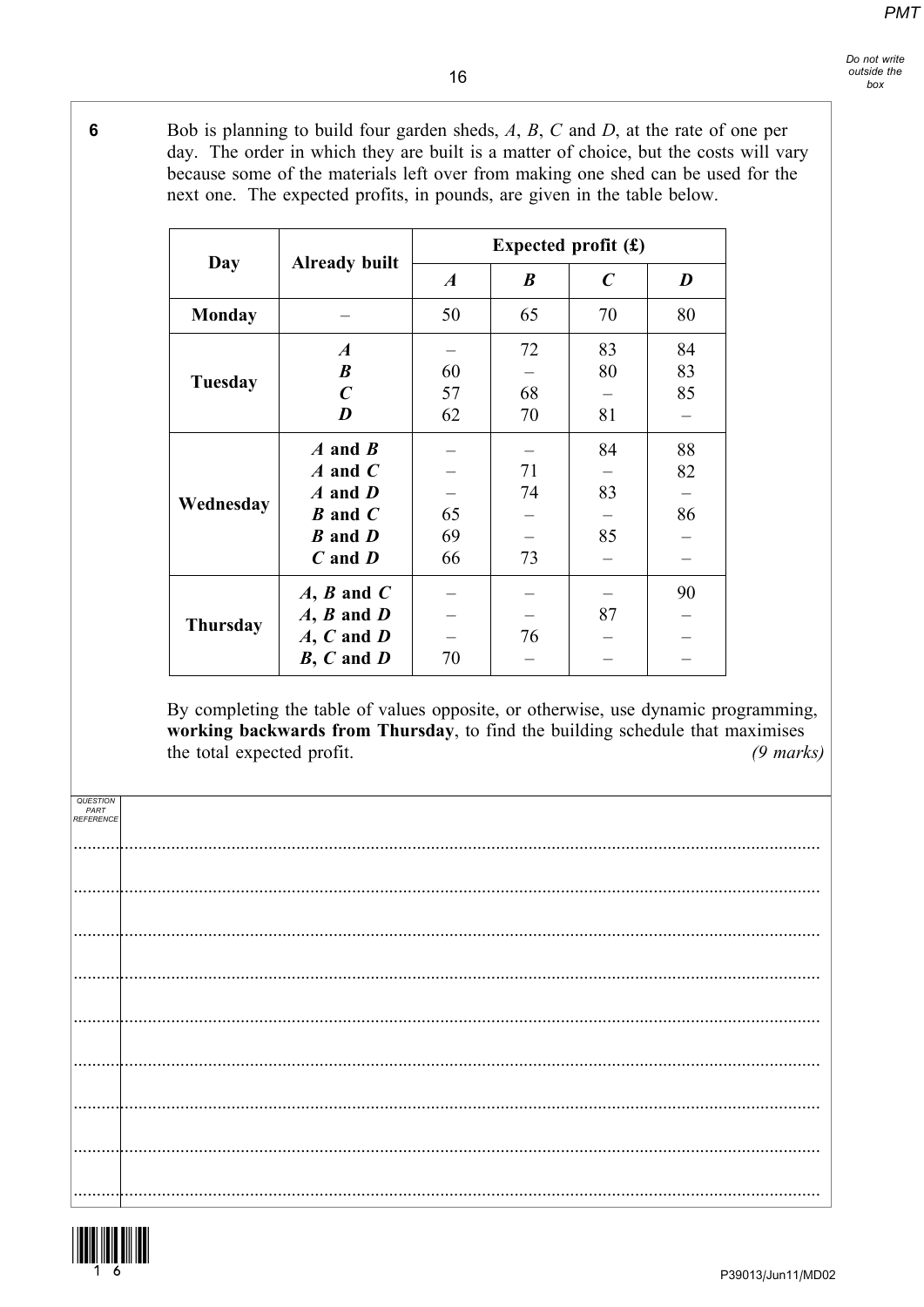Do not write outside the box

*PMT*

| <b>Stage</b><br>(Day) | <b>State (Sheds</b><br>already built) | <b>Action</b><br>(Shed to build) | Calculation | Profit in<br>pounds |
|-----------------------|---------------------------------------|----------------------------------|-------------|---------------------|
| Thursday              | A, B, C                               | $\boldsymbol{D}$                 |             | 90                  |
|                       | A, B, D                               | $\cal C$                         |             | 87                  |
|                       | A, C, D                               | $\boldsymbol{B}$                 |             | 76                  |
|                       | B, C, D                               | $\boldsymbol{A}$                 |             | $70\,$              |
| Wednesday             | A, B                                  | $\cal C$                         | $84 + 90$   | 174                 |
|                       |                                       | $\boldsymbol{D}$                 | $88 + 87$   | 175                 |
|                       | A, C                                  | $\boldsymbol{B}$                 | $71+90\,$   | 161                 |
|                       |                                       | $\boldsymbol{D}$                 | $82 + 76$   | 158                 |
|                       | A, D                                  | $\boldsymbol{B}$                 |             |                     |
|                       |                                       | $\mathcal{C}$                    |             |                     |
|                       | B, C                                  | $\boldsymbol{A}$                 |             |                     |
|                       |                                       | $\boldsymbol{D}$                 |             |                     |
|                       | B, D                                  | $\boldsymbol{A}$                 |             |                     |
|                       |                                       | $\cal C$                         |             |                     |
|                       | C, D                                  | $\boldsymbol{A}$                 |             |                     |
|                       |                                       | $\boldsymbol{B}$                 |             |                     |
| Tuesday               | $\boldsymbol{A}$                      | $\boldsymbol{B}$                 | $72 + 175$  | 247                 |
|                       |                                       | $\cal C$                         | $83 + 161$  | 244                 |
|                       |                                       | $\boldsymbol{D}$                 |             |                     |
|                       |                                       |                                  |             |                     |
|                       |                                       |                                  |             |                     |
|                       |                                       |                                  |             |                     |
|                       |                                       |                                  |             |                     |
|                       |                                       |                                  |             |                     |
|                       |                                       |                                  |             |                     |
|                       |                                       |                                  |             |                     |
|                       |                                       |                                  |             |                     |
|                       |                                       |                                  |             |                     |
|                       |                                       |                                  |             |                     |
| Monday                |                                       |                                  |             |                     |
|                       |                                       |                                  |             |                     |
|                       |                                       |                                  |             |                     |
|                       |                                       |                                  |             |                     |

|               | Monday | Tuesday | Wednesday | <b>Thursday</b> |
|---------------|--------|---------|-----------|-----------------|
| Shed to build |        |         |           |                 |

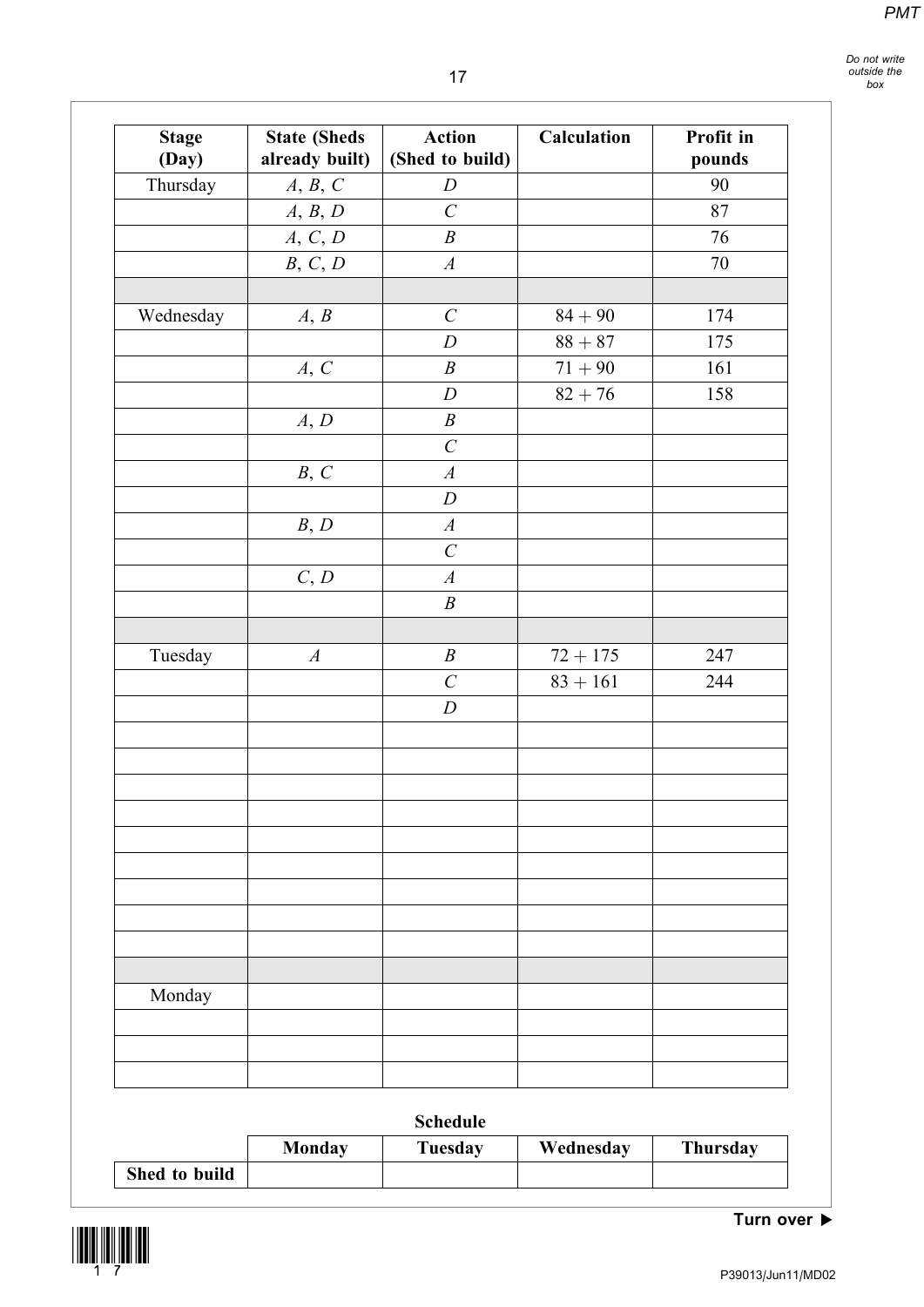| <b>QUESTION<br/>PART<br/>REFERENCE</b> |          |
|----------------------------------------|----------|
|                                        |          |
|                                        |          |
|                                        |          |
|                                        |          |
|                                        |          |
|                                        |          |
|                                        |          |
|                                        |          |
|                                        |          |
|                                        |          |
|                                        |          |
|                                        |          |
|                                        |          |
|                                        |          |
|                                        |          |
|                                        | $\cdots$ |
|                                        |          |
|                                        |          |
|                                        |          |
|                                        |          |
|                                        |          |
|                                        | $\cdots$ |
|                                        |          |
|                                        |          |

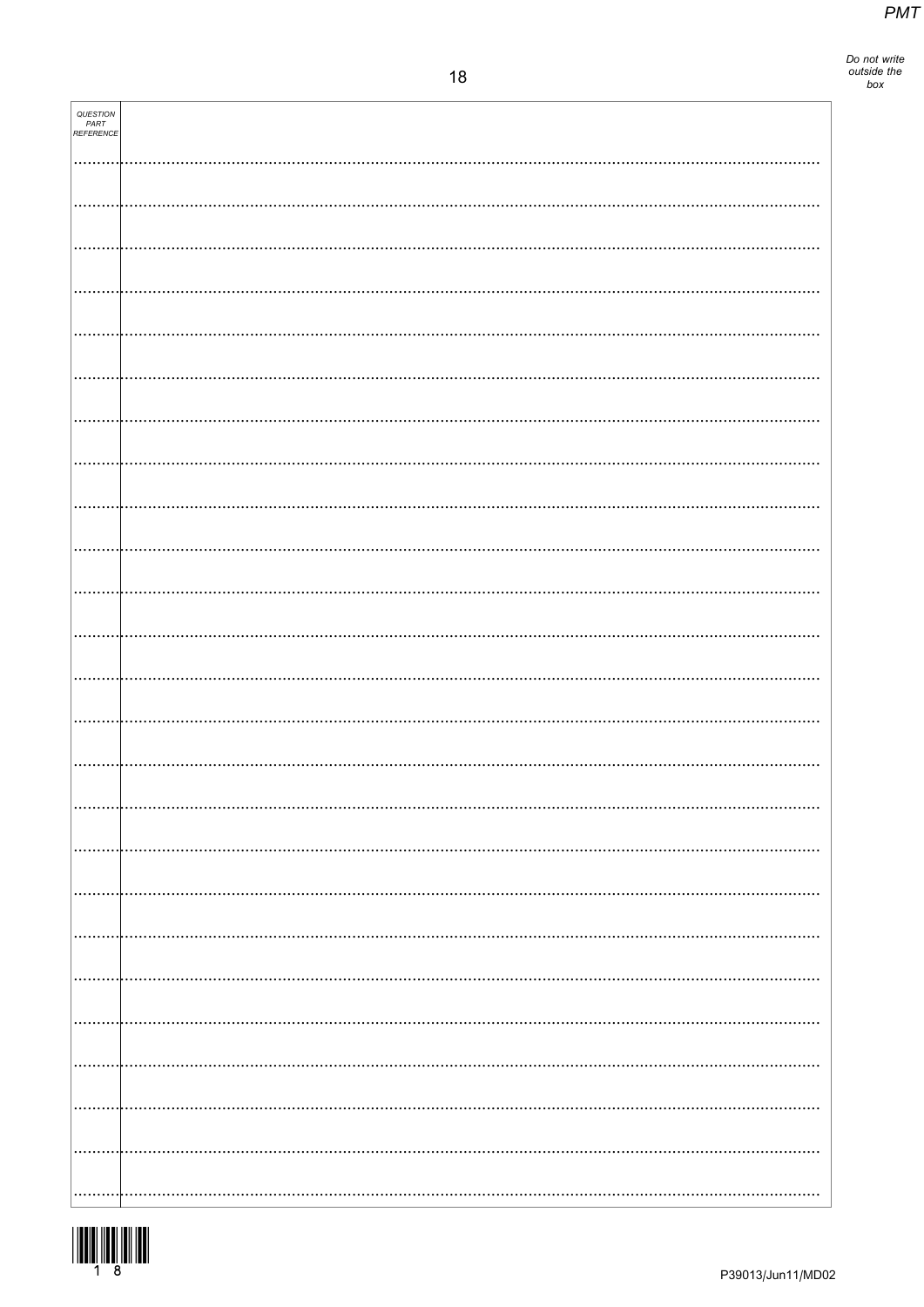| QUESTION<br>PART<br>REFERENCE |                  |
|-------------------------------|------------------|
|                               |                  |
|                               |                  |
|                               |                  |
|                               |                  |
|                               |                  |
|                               |                  |
|                               |                  |
|                               |                  |
|                               |                  |
|                               |                  |
|                               |                  |
|                               |                  |
|                               |                  |
|                               |                  |
|                               |                  |
|                               |                  |
|                               |                  |
|                               |                  |
|                               |                  |
|                               |                  |
|                               |                  |
|                               |                  |
|                               |                  |
|                               | END OF QUESTIONS |